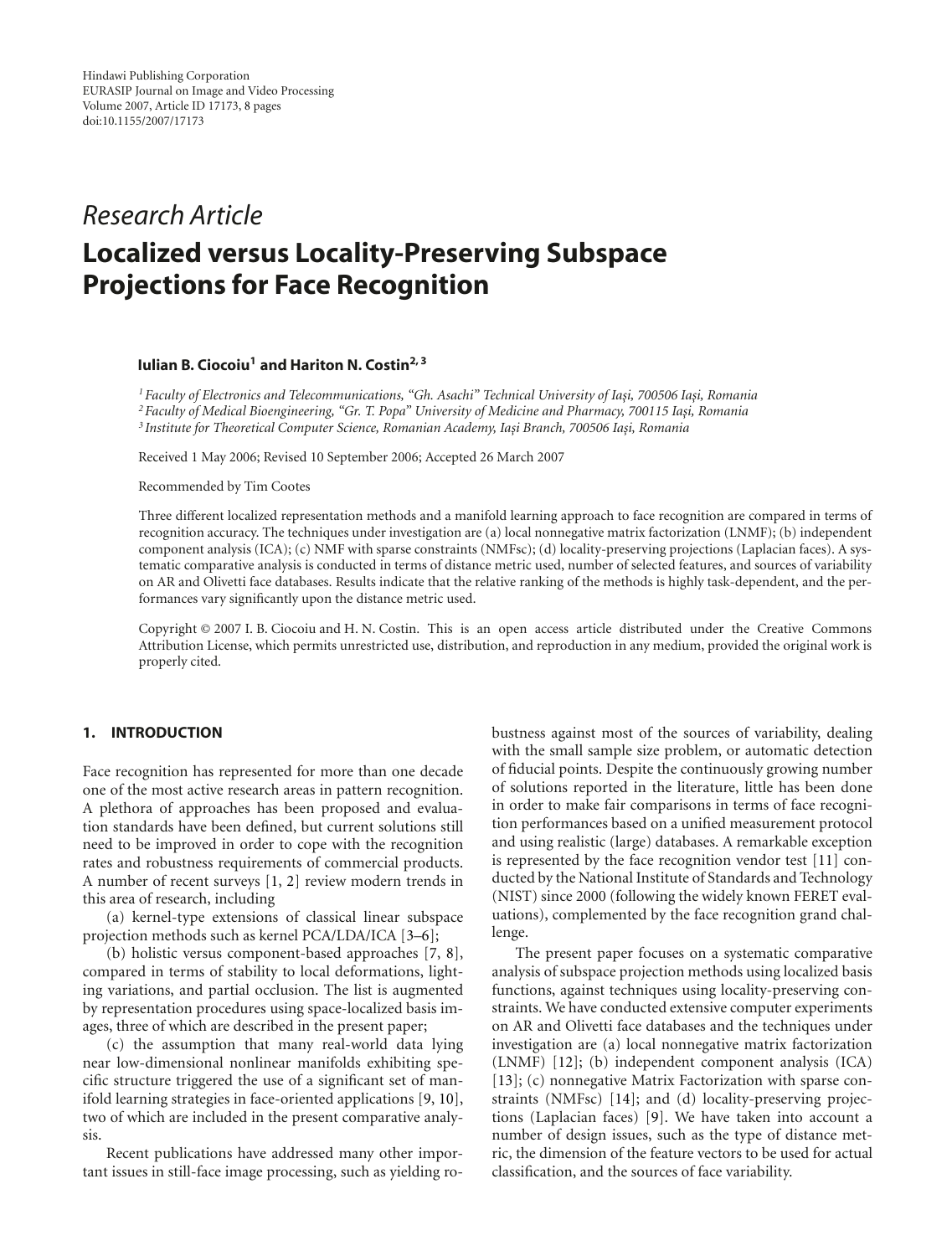

<span id="page-1-0"></span>Figure 1: Face representation using space-localized basis images.

## <span id="page-1-2"></span>**2. LOCAL FEATURE EXTRACTION TECHNIQUES**

A number of recent algorithms aim at obtaining face representations using (a linear combination of) space-localized images roughly associated with the components of typical faces such as eyes, nose, and mouth, as in [Figure 1.](#page-1-0)

The individual images form a (possibly nonorthogonal) basis, and the set of coefficients may be interpreted as the face "signature" related to the specific basis. In the following, we present the main characteristics of three distinct solutions for obtaining such localized images. The general setting is as follows: the available *N* training images are organized as a matrix **X**, where a column consists of the rasterscanned *p* pixel values of a face. We denote by **B** the set of *m* basis vectors, and by **H** the matrix of projected coordinates of data matrix **X** onto basis **B**. If the number of basis vectors is smaller than the length of the image vectors forming **X**, we get dimensionality reduction. On the contrary, if the number of basis images exceeds training data dimensionality, we obtain overcomplete representations. As a consequence, we may write

<span id="page-1-1"></span>
$$
\mathbf{X} \simeq \mathbf{B} \mathbf{H},\tag{1}
$$

where  $X \in \mathbb{R}^{p \times N}$ ,  $B \in \mathbb{R}^{p \times m}$ , and  $H \in \mathbb{R}^{m \times N}$ . Different linear techniques impose specific constraints on **B** and/or **H**, and some yield spatially localized basis images.

#### *2.1. Local nonnegative matrix factorization*

Nonnegative matrix factorization (NMF) [\[15](#page-7-13)] has been recently introduced as a linear projection technique that imposes nonnegativity constraints on both **B** and **H** matrices during learning. The method resembles matrix decompositions techniques such as positive matrix factorization [\[16](#page-7-14)], and has found many practical applications including chemometric or remote-sensing data analysis. The basic idea is that only *additive* combinations of the basis vectors are allowed, following the intuitive scheme of combining parts to form a whole. Referring to [\(1\)](#page-1-1), NMF imposes the following restrictions:

$$
B, H \geq 0. \tag{2}
$$

Unlike simulation results reported in [\[15\]](#page-7-13), the images provided by NMF, when applied to human faces, still maintain a holistic aspect, particularly in case of poorly aligned images, as was previously noted by several authors. In order to improve localization, a local version of the algorithm has been proposed in [\[12](#page-7-10)] that imposes the following additional constraints: (a) maximum sparsity of coefficients matrix **H**; (b) maximum expressiveness of basis vectors **B** (keep only those coefficients bearing the most important information); (c) maximum orthogonality of **B**. The following equations describe the updating procedure for **B** and **H**:

$$
H_{aj} \leftarrow \sqrt{H_{aj} \sum_{i} [\mathbf{B}^{T}]_{ai} \frac{X_{ij}}{[\mathbf{B}\mathbf{H}]_{ij}}},
$$
  
\n
$$
B_{ia} \leftarrow B_{ia} \sum_{j} \frac{X_{ij}}{[\mathbf{B}\mathbf{H}]_{ij}} [\mathbf{H}^{T}]_{ja},
$$
  
\n
$$
B_{ia} \leftarrow \frac{B_{ia}}{\sum_{i} B_{ja}}.
$$
  
\n(3)

Examples of basis vectors obtained by performing LNMF on AR database images are presented in [Figure 2\(a\).](#page-2-0)

#### *2.2. Independent components analysis*

Natural images are highly redundant. A number of authors argued that such redundancy provides knowledge [\[17](#page-7-15)], and that the role of the sensory system is to develop factorial representations in which the dependencies between pixels are separated into statistically independent components. While in PCA and LDA the basis vectors depend only on pairwise relationships among pixels, it is argued that higher-order statistics are necessary for face recognition, and ICA is an example of a method sensible to such statistics. Basically, given a set of linear mixtures of several statistically independent components, ICA aims at estimating both the mixing matrix and the source components based on the assumption of statistical independence.

There are two distinct possibilities to apply ICA for face recognition [\[13\]](#page-7-11). The one of interest from the perspective of the present paper organizes the database into a large matrix, whereas *every image is a different column*. In this case, images are random variables and pixels are outcomes (independent trials). We look for the independence of images or functions of images. Two *i* and *j* images are independent if, when moving across pixels, it is not possible to predict the value taken by a pixel on image *i* based on the value taken by the same pixel on image *j*. The specific computational procedure includes two steps [\[13\]](#page-7-11).

- (a) Perform PCA to project original data into a lowerdimensional subspace: this step both eliminates less significant information and simplifies further processing, since resulting data is decorrelated (and only higher-order dependencies are to be separated by ICA). Let  $V_{PCA} \in \mathbb{R}^{p \times m}$  be the matrix whose columns represent the first *m* eigenvectors of the set of *N* training images, and  $C \in \mathbb{R}^{m \times N}$  the corresponding PCA coefficients matrix, we may write  $X = V_{PCA} * C$ .
- (b) ICA is actually performed on matrix  $V_{PCA}^T$ , and the independent basis images are computed as **B** = **W** ∗  $V_{\text{PCA}}^{\vec{T}}$ , where the *separating matrix* **W** is obtained with the InfoMax method [\[18](#page-7-16)] (since directly maximizing the independence condition is difficult, the general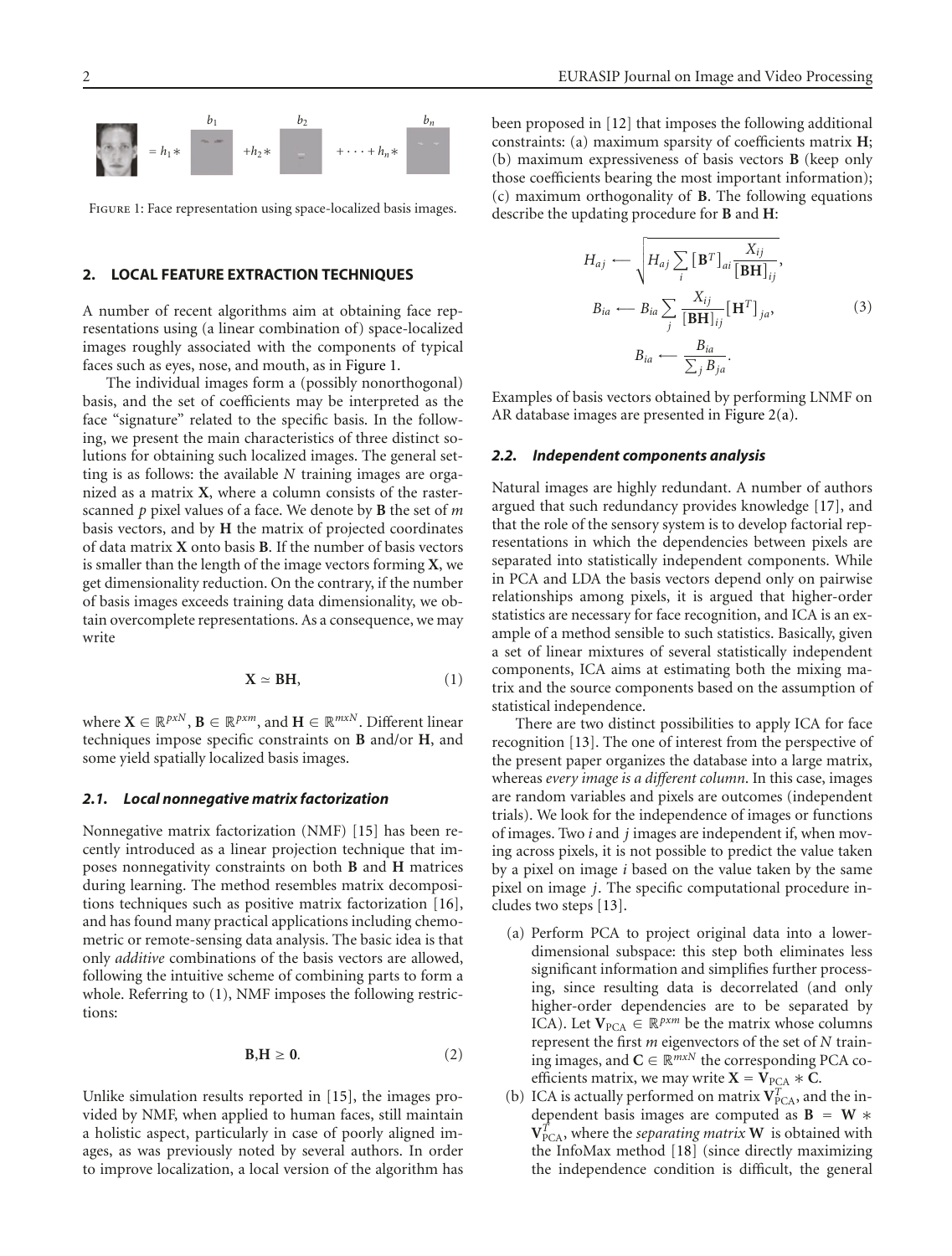<span id="page-2-2"></span><span id="page-2-1"></span><span id="page-2-0"></span>

FIGURE 2: Examples of basis vectors for AR image database: (a) LNMF; (b) ICA; (c) NMFsc; (d) LPP.

approach of most ICA methods aims at optimizing an appropriate objective function whose extreme occurs when the unmixed components are independent; several distinct types of objective functions are commonly used, e.g., InfoMax algorithm maximizes the entropy of the components). The set of projected coordinates on ICA subspace (the set of coefficients that linearly combine the basis images in order to reconstruct the original face images) is computed as  $H^T = C * W^{-1}$ .

Due to somehow contradictory comparative results between ICA and PCA presented in the literature, a systematic analysis has been reported in [\[19](#page-7-17)] in terms of algorithms and architectures used to implement ICA, the number of subspace dimensions, distance metric, and recognition task (facial identity versus expression). Results indicate that specific ICA design strategies are superior to standard PCA, although the task to be performed remains the most important factor. Examples of basis images obtained by ICA-InfoMax approach are presented in [Figure 2\(b\)](#page-2-1) (Matlab code is available at [http://inc.ucsd.edu/](http://inc.ucsd.edu/~marni/code.html)∼marni/code.html).

#### <span id="page-2-3"></span>*2.3. NMF with sparseness constraints*

A random variable is called *sparse* if its probability density is highly peaked at zero and has heavy tails. Within the general setting expressed by [\(1\)](#page-1-1), sparsity is an attribute of the activation vectors grouped in the lines of coefficients matrix **H**, the set of basis images arranged in the columns of **B**, or both. While standard NMF does yield a sparse representation of the data, there is no effective way to control the degree of sparseness. Augmenting standard NMF with the sparsity concept proved useful for dealing with overcomplete representations (i.e., cases where the dimensionality of the space spanned by decomposition is larger than the effective dimensionality of the input space). While not present in standard NMF definition, sparsity is taken into account in LNMF and nonnegative sparse coding [\[14](#page-7-12)]. In fact, the latter enables the control over the (relative) sparsity level in **B** and **H** by defining an objective function that combines the goals of minimizing the reconstruction error and maximizing the sparseness level. Unfortunately, the optimal values of the parameters describing the algorithm are set by extensive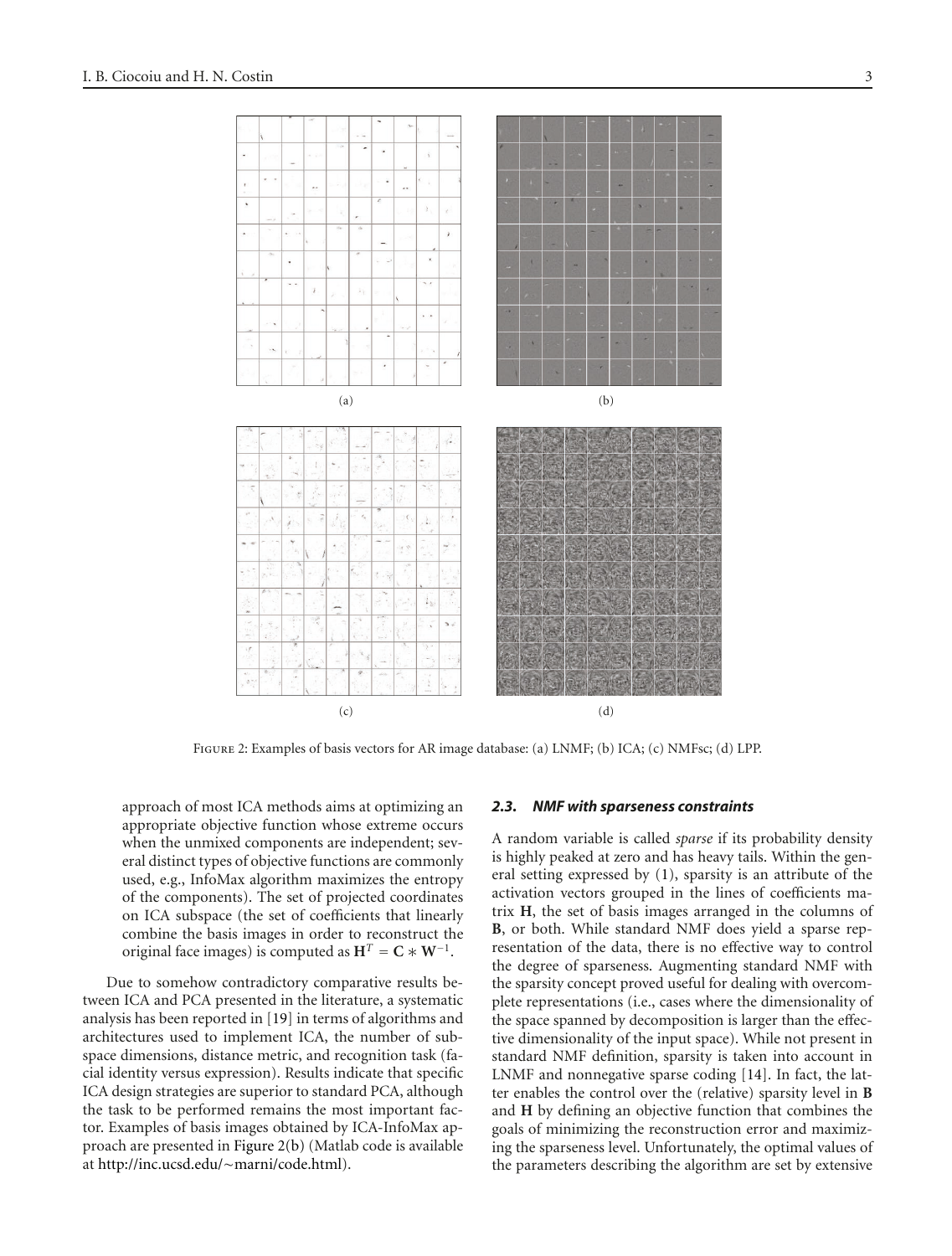trial-and-error experiments. This shortcoming is eliminated in a more recent contribution of the same author, which proposed a method termed *NMF with sparseness constraints (NMFsc)* [\[14\]](#page-7-12). Sparseness of an *n*-dimensional vector **x** is defined as follows:

sparseness 
$$
(\mathbf{x}) = \frac{\sqrt{n} - (\sum |x_i|) / \sqrt{\sum x_i^2}}{\sqrt{n} - 1}
$$
. (4)

The algorithm proceeds by iteratively performing a gradient descent step on the (Euclidean distance type) objective function, as in [\(5\)](#page-3-0), followed by projecting the resulting vectors onto the constraint space:

<span id="page-3-0"></span>
$$
\mathbf{B} = \mathbf{B} - \mu_{\text{B}}(\mathbf{W}\mathbf{H} - \mathbf{X})\mathbf{H}^{T}.
$$
 (5)

The projection operator is the key element of the whole processing procedure, which sets explicitly the  $L_1$  and  $L_2$  norms of the basis components, and is fully described in [\[14](#page-7-12)]. Examples of basis images obtained after applying NMFsc on AR face database images are presented in [Figure 2\(c\)](#page-2-2) (Matlab code is available at [http://www.cs.helsinki.fi/patrik.hoyer/\)](http://www.cs.helsinki.fi/patrik.hoyer/).

## *2.4. Locality-preserving projections*

Linear subspace projection techniques such as PCA or LDA are unable to approximate accurately data lying on nonlinear submanifolds hidden in the face space. Although several nonlinear solutions to unveil the structure of such manifolds have been proposed (Isomap [\[20](#page-7-18)], LLE [\[21](#page-7-19)], Laplacian eigenmaps [\[22](#page-7-20)]), these are defined only on the training set data points, and the possibility of extending them to cover new data remains largely unsolved (efforts towards tackling this issue are reported in [\[23\]](#page-7-21)). An alternative solution is to use methods aiming at preserving the *local structure* of the manifold after subspace projection, which should be preferred when nearest neighbor classification is to be subsequently performed. One such method is Locality-preserving projections (LPPs) [\[24\]](#page-7-22). LPP represents a linear approximation of the nonlinear Laplacian eigenmaps introduced in [\[22](#page-7-20)]. It aims at preserving the intrinsic geometry of the data by forcing neighboring points in the original data space to be mapped into closely projected data. The algorithm starts by defining a similarity matrix **S**, based on a (weighted) *k* nearest neighbors graph, whose entry **S***ij* represents the edge between training images (graph nodes) **x***<sup>i</sup>* and **x***j*. Gaussiantype weights of the form  $S_{ij} = e^{-(\|\mathbf{x}_i - \mathbf{x}_j\|^2)/\sigma}$  have been proposed in [\[24\]](#page-7-22), although other choices (e.g., cosine type) are also possible. Based on matrix **S**, a special objective function is constructed, enforcing the locality of the projected data points by penalizing those points that are mapped far apart. Basically, the approach reduces to finding a minimum eigenvalue solution to the following generalized eigenvalue problem:

$$
X L X^T b = \lambda X D X^T b, \qquad (6)
$$

where  $D = \sum_i S_{ij}$  and  $L = D - S$  (Laplacian matrix). The components of the subspace projection matrix **B** are the eigenvectors corresponding to the smallest eigenvalues of the problem above.

Rigorous theoretical grounds are related tooptimal linear approximations to the eigenfunctions of the Laplace-Bertrami operator on the manifold and are extensively presented in [\[24](#page-7-22)] (Matlab code is available at [http://people.cs](http://people.cs.uchicago.edu/~xiaofei) [.uchicago.edu/](http://people.cs.uchicago.edu/~xiaofei)∼xiaofei). When applied to face image analysis, the method yields the so-called Laplacian faces, examples of which are presented in [Figure 2\(d\).](#page-2-3)

*Remark 1.* Another interesting manifold learning algorithm called OPRA (orthogonal projection reduction by affinity) has been recently proposed [\[25](#page-7-23)], which also starts by constructing a weighted graph that models the data space topology. This affinity graph is built in a manner similar to the one used in local linear embedding (LLE) technique [\[21](#page-7-19)], and expresses each data point as a linear combination of (a limited number of) neighbors. The advantage of OPRA over LLE is that the mapping between the original data and the projected one is made explicit through a linear transformation, whereas in LLE this mapping is implicit, making it difficult to generalize to new test data. Compared to LPP, OPRA preserves not only the locality but also the geometry of local neighborhoods. Moreover, the basis vectors obtained by performing OPRA are orthogonal, whereas projection directions obtained by LPP are not. When class labels are available, as in our case, the algorithm is to be used in its supervised version, namely an edge is present between two nodes in the affinity graph only if the two corresponding data samples belong to the same class.

## **3. EXPERIMENTAL RESULTS**

#### *3.1. Image database preprocessing*

AR database contains images of 116 individuals (63 males and 53 females). Original images are  $768 \times 576$  pixels in size with 24-bit color resolution. The subjects were recorded twice at a 2-week interval, and during each session, 13 conditions with varying facial expressions, illumination, and occlusion were used. In [Figure 3,](#page-4-0) we present examples from this database. As in [\[26\]](#page-7-24), we used as training images two neutral poses of each person captured on different days (labeled AR01 $_1$  and AR01 $_2$  in [Figure 3\)](#page-4-0), while the testing set consists of pairs of images for the remaining 12 conditions, AR02, *...* , AR13, respectively. More specifically, images AR02, AR03, and AR04 are used for testing the performances of the analyzed techniques to deal with expression variation (smile, anger, and scream), images AR05, AR06, and AR07 are used for illumination variability, and the rest of the images are related to occlusion (eyeglasses and scarf), with variable illumination conditions. The subset of the AR database is the same as in [\[26\]](#page-7-24), and was kindly provided by the author. First, pose normalization has been applied in order to align all database faces, according to the (manually) localized eye positions. Next, only part of a face inside an elliptical region was selected, in order to avoid the influence of the background. The size of each reduced image is  $40 \times 48$  pixels, and when considering the elliptical region only, each image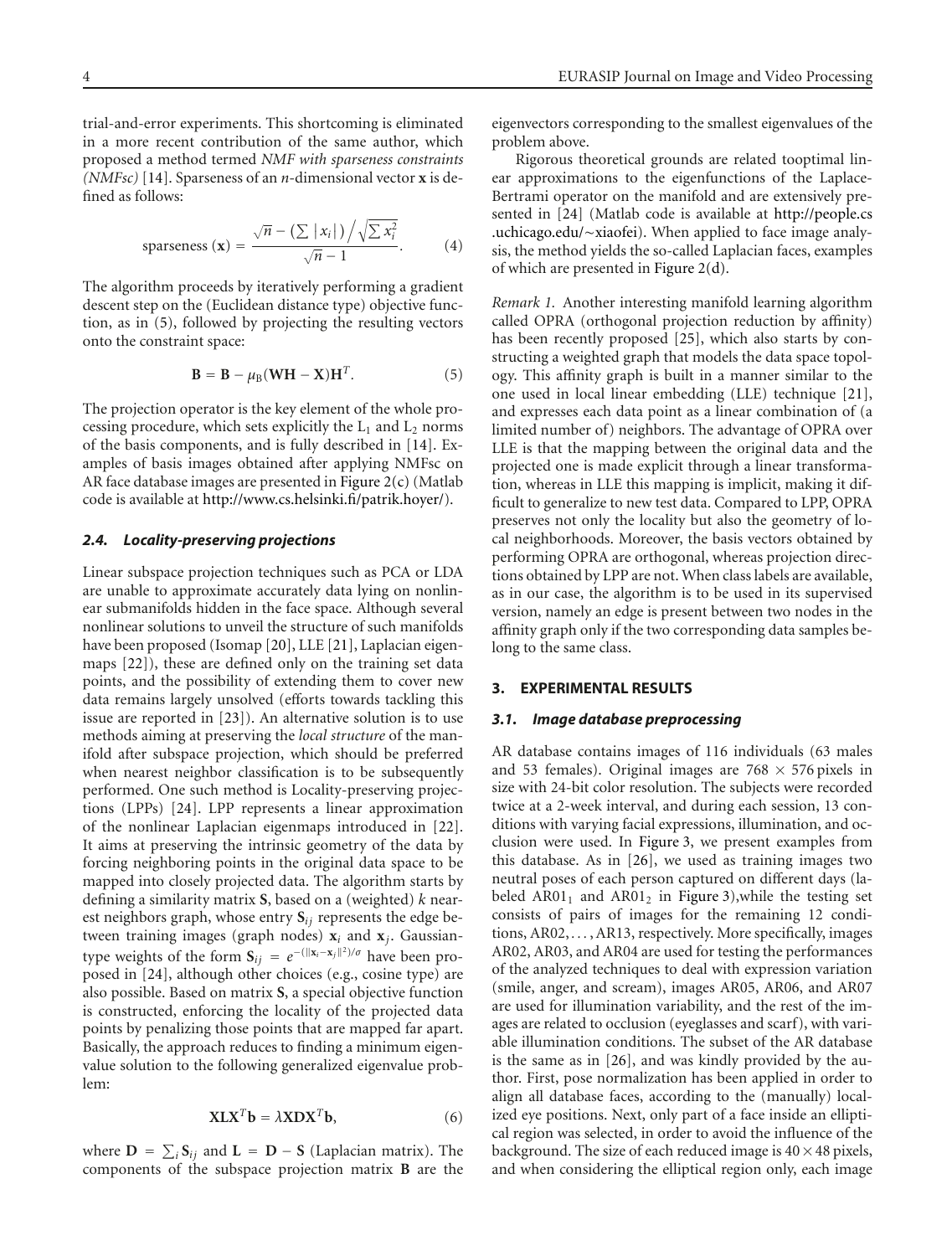$AR01<sub>1</sub>$   $AR01<sub>2</sub>$ AR02 AR03 AR04 AR05 AR06 AR07 AR08 AR09 AR10 AR11 AR12 AR13

<span id="page-4-0"></span>FIGURE 3: Example of one individual from the AR face database: (1) neutral, (2) smile, (3) anger, (4) scream, (5) left light on, (6) right light on, (7) both lights on, (8) sunglasses, (9, 10) sunglasses left/right light, (11) scarf, (12, 13) scarf left/right light.

is represented using 1505 pixels. No illumination normalization procedure has been applied, since we are directly interested in a comparative analysis of the algorithms *per se* dealing with illumination variability (although preliminary tests using histogram equalized images indicate that recognition accuracy deteriorates in most cases).

Olivetti database comprises 10 distinct images of 40 persons, represented by  $112 \times 92$  pixels, with 256 gray levels. All the images were taken against a dark homogeneous background with the subjects in an upright frontal position, with tolerance for some tilting and rotation of up to about 20 degrees. In order to enable comparisons with previously reported results, we randomly selected 5 images per person for the training set, the remaining 5 images were included in the test set, and average recognition rates over 20 distinct trials were computed.

## *3.2. Comparative performance analysis*

In this section, we present simulation results for the algorithms described in [Section 2.](#page-1-2) The performances are given in terms of recognition accuracy and are compared to results obtained by performing standard PCA. The design items taken into account are (a) the distance metric used: Euclidean (L2), Manhattan (L1), cos (cosine of the angle between the compared vectors,  $\cos(\mathbf{x}, \mathbf{y}) = (\mathbf{x} \cdot \mathbf{y}) / (\|\mathbf{x}\| \|\mathbf{y}\|)$ ; (b) projection subspace dimension: the dimension of the feature space, equal to the number of basis vectors used, is set to 50, 100, 150, and 200 dimensions.

In order to make the evaluation, we conducted a rankbased analysis as follows: for each image/dimension combination, we ordered the performance rank of each algorithm/distance measure combination (the highest recognition rate got rank 1, and so on) regardless of the subspace dimension. This yielded a total of 11 rank numbers for each

case: expression variation, illumination variation, glasses, and scarf. Then, we computed a sum of ranks for each of the algorithms over all the cases, and ordered the results (the lowest sum indicates the best overall performance).

#### *3.2.1. Facial expression recognition*

The capacity of the methods to deal with expression variability was tested using images labeled AR02, AR03, and AR04, and results are presented in [Table 1.](#page-5-0) Algorithm NMFsc using  $L_1$  distance deals best with smile expression, while LNMF +  $L_1$  and ICA + COS combinations give best results for smile and anger expressions, respectively. Recognition accuracies of up to 96% are obtained for AR02 and AR03 images, while 62.4% is reached for the most difficult task AR04. Rank analysis conducted on combined AR02, AR03, and AR04 images reveals that the LNMF  $+$  L<sub>1</sub> approach outperforms the other competitors, followed by ICA +  $L_1/L_2$  algorithm, as presented in [Table 2.](#page-5-1) Generally, greater basis dimensionality tends to be favored.  $L_1$  norm yields the best results, followed by L2 and the cosine metric. While performing second best for smile expression, standard PCA occupies a middle position on the combined expression rank analysis results.

#### *3.2.2. Changing illumination conditions*

Changing illumination conditions are reflected in images AR05, AR06, and AR07, and recognition performances are given in [Table 3.](#page-6-0) The ICA-InfoMax approach ranks best on both individual tests and combined analysis, with accuracies of up to 98%, 97%, and 89%, respectively. Laplacian faces perform second best, followed by PCA. Greater basis dimensionality yields better results, while no distance metric is favored. Standard PCA is placed again on a middle position, better than LNMF and NMFsc algorithms. It is worth noting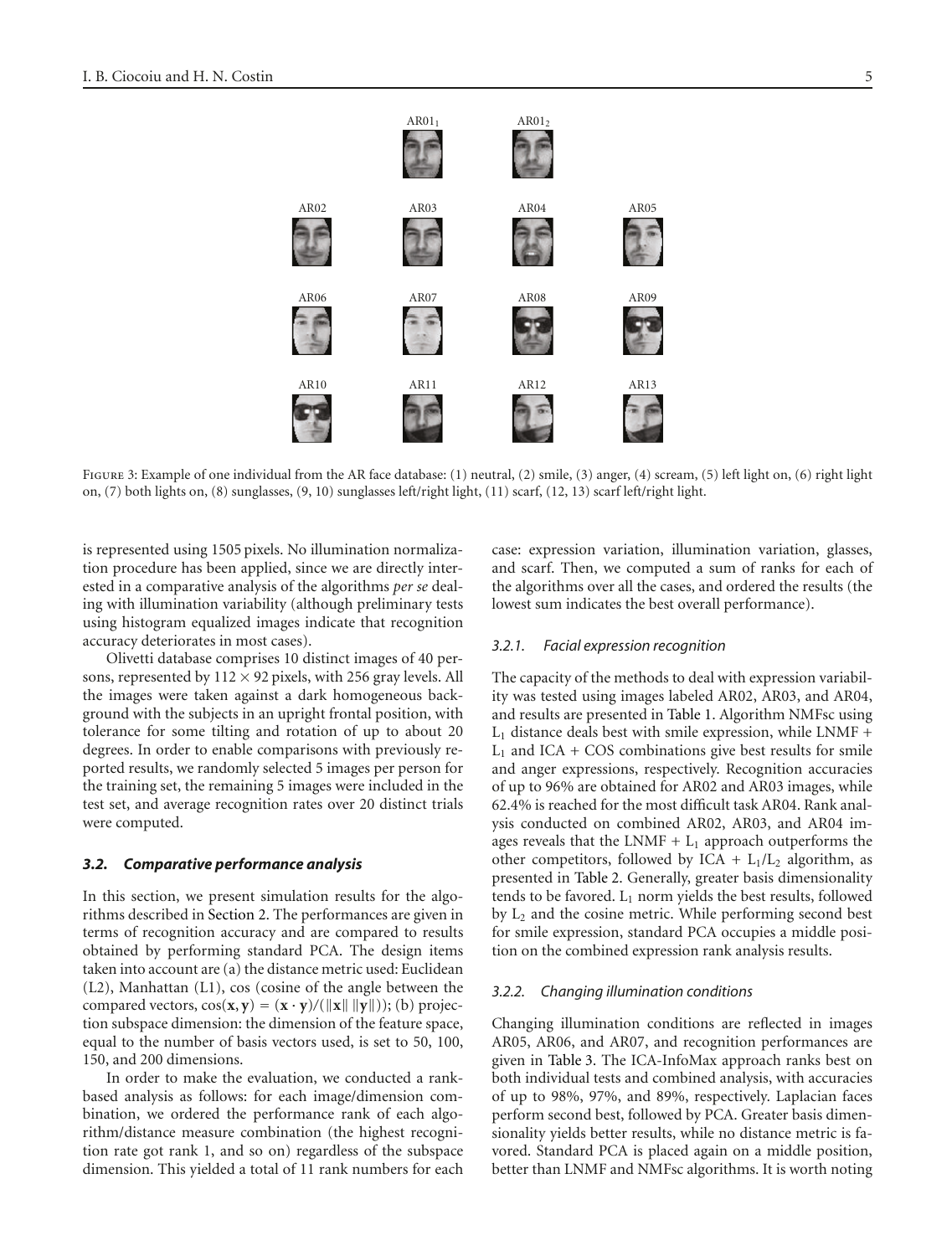|                 | Expression |           |                  |           |          |         |           |           |          |           |           |           |
|-----------------|------------|-----------|------------------|-----------|----------|---------|-----------|-----------|----------|-----------|-----------|-----------|
|                 |            |           | AR <sub>02</sub> |           | AR03     |         |           |           | AR04     |           |           |           |
|                 | $m = 50$   | $m = 100$ | $m = 150$        | $m = 200$ | $m = 50$ | $m=100$ | $m = 150$ | $m = 200$ | $m = 50$ | $m = 100$ | $m = 150$ | $m = 200$ |
| L2              | 83.7       | 72.2      | 64.5             | 82.4      | 89.7     | 92.3    | 93.1      | 95.3      | 41.4     | 46.1      | 39.7      | 49.5      |
| L1              | 92.7       | 92.3      | 86.3             | 95.7      | 93.1     | 94      | 94.8      | 96.5      | 53       | 56.8      | 54.7      | 61.5      |
| $LNMF + cos$    | 76         | 64.1      | 59.4             | 73.9      | 84.6     | 90.6    | 92.7      | 93.6      | 34.2     | 38.9      | 33.3      | 41.8      |
| L2              | 91         | 92.3      | 92.7             | 91.8      | 91.4     | 92.3    | 93.1      | 93.6      | 49.1     | 52.1      | 53        | 55.1      |
| $ICA + L1$      | 91         | 92.7      | 91.8             | 91.4      | 93.1     | 93.6    | 93.6      | 94.4      | 51.7     | 55.1      | 55.5      | 57.2      |
| $\cos$          | 89.7       | 90.6      | 91.4             | 89.7      | 89.3     | 90.6    | 91        | 90.1      | 58.1     | 62.4      | 60.6      | 61.1      |
| L2              | 79         | 91        | 92.7             | 93.1      | 67.9     | 85.9    | 89.7      | 88.4      | 29.5     | 38.9      | 38.9      | 44.4      |
| $NMFsc + L1$    | 88.9       | 95.7      | 96.1             | 93.6      | 86.7     | 91.8    | 92.7      | 90.6      | 41.8     | 44        | 46.5      | 46.5      |
| $\cos$          | 73.5       | 88        | 91.8             | 91.8      | 65.8     | 85.4    | 91        | 89.3      | 26.9     | 37.1      | 38.9      | 45.7      |
| Laplacian faces | 73.9       | 87.2      | 89.7             | 89.7      | 83.7     | 91.4    | 91.8      | 91.4      | 17       | 30.8      | 29.5      | 30.8      |
| <b>PCA</b>      | 91         | 94.4      | 95.3             | 95.7      | 88       | 89.7    | 89.7      | 90.6      | 47.4     | 52.5      | 52.5      | 52.5      |

<span id="page-5-0"></span>Table 1: Recognition rates for AR database/expression variability.

<span id="page-5-1"></span>TABLE 2: Rank-based analysis results.

| Algorithm/distance | Expression rank | Illumination rank | Glasses rank | Scarf rank | Sum of ranks |
|--------------------|-----------------|-------------------|--------------|------------|--------------|
| ICA-cos            | 14              | 6                 | 3            | 6          | 29           |
| $ICA-L1$           | 10              | 8                 | 9            | 3          | 30           |
| $ICA-I.2$          | 12              |                   | 6            | 9          | 34           |
| Laplacian          | 27              | 9                 | 23           | 15         | 74           |
| LNMF-L1            | 5               | 39                | 18           | 24         | 86           |
| NMFsc-L1           | 13              | 31                | 22           | 31         | 95           |
| <b>PCA</b>         | 15              | 25                | 24           | 39         | 103          |
| NMFsc-cos          | 20              | 26                | 28           | 31         | 105          |
| NMFsc-L2           | 22              | 29                | 30           | 27         | 108          |
| LNMF-L2            | 17              | 40                | 37           | 32         | 126          |
| LNMF-cos           | 23              | 34                | 38           | 32         | 127          |

that recognition accuracies are significantly different for left and right illumination directions, although the use of an appropriate illumination normalization procedure could have changed this conclusion.

## *3.2.3. Occlusion*

Occlusion is one of the situations that hopefully should be better tackled by local-based techniques compared to holistic ones such as PCA. AR database provides two kinds of partially occluded images, using sunglasses (images AR08) and scarf (images AR11). Due to length constraints, we only present in [Table 4](#page-6-1) results for eyeglasses occlusion, although both cases show a significant general decrease of the recognition performances, especially when the illumination conditions are changing. Recognition accuracies do not exceed 47%, while differences between left and right illumination directions are maintained.

## *3.2.4. Pose variation*

In [Table 5](#page-6-2) we give simulation results for the Olivetti database, which present significant pose variation, while illumination conditions are better controlled. LNMF  $+ L_1$  and OPRA faces method yield the best results, followed by PCA and ICA + COS, and all algorithms show rather limited dependence on the subspace dimension. A key observation related to using OPRA in its supervised version must be made: since the method relies on the assumption that each data point may be approximated by a linear combination of its *k* nearest neighbors belonging to the same class, we could not use this method in case of AR database, where only 2 training samples per class are available.

#### **4. CONCLUSIONS**

We conducted an extensive set of experiments in order to provide a comparative analysis of the recognition performances of several modern subspace projection algorithms in terms of distance metric used, number of selected features, and sources of variability on AR and Olivetti face databases. The study revealed that ICA implemented by the InfoMax algorithm seems best suited for face oriented tasks, outperforming clearly all other solutions in case of AR database. While explaining the exact reason for this remarkable performance needs further study, we may note that searching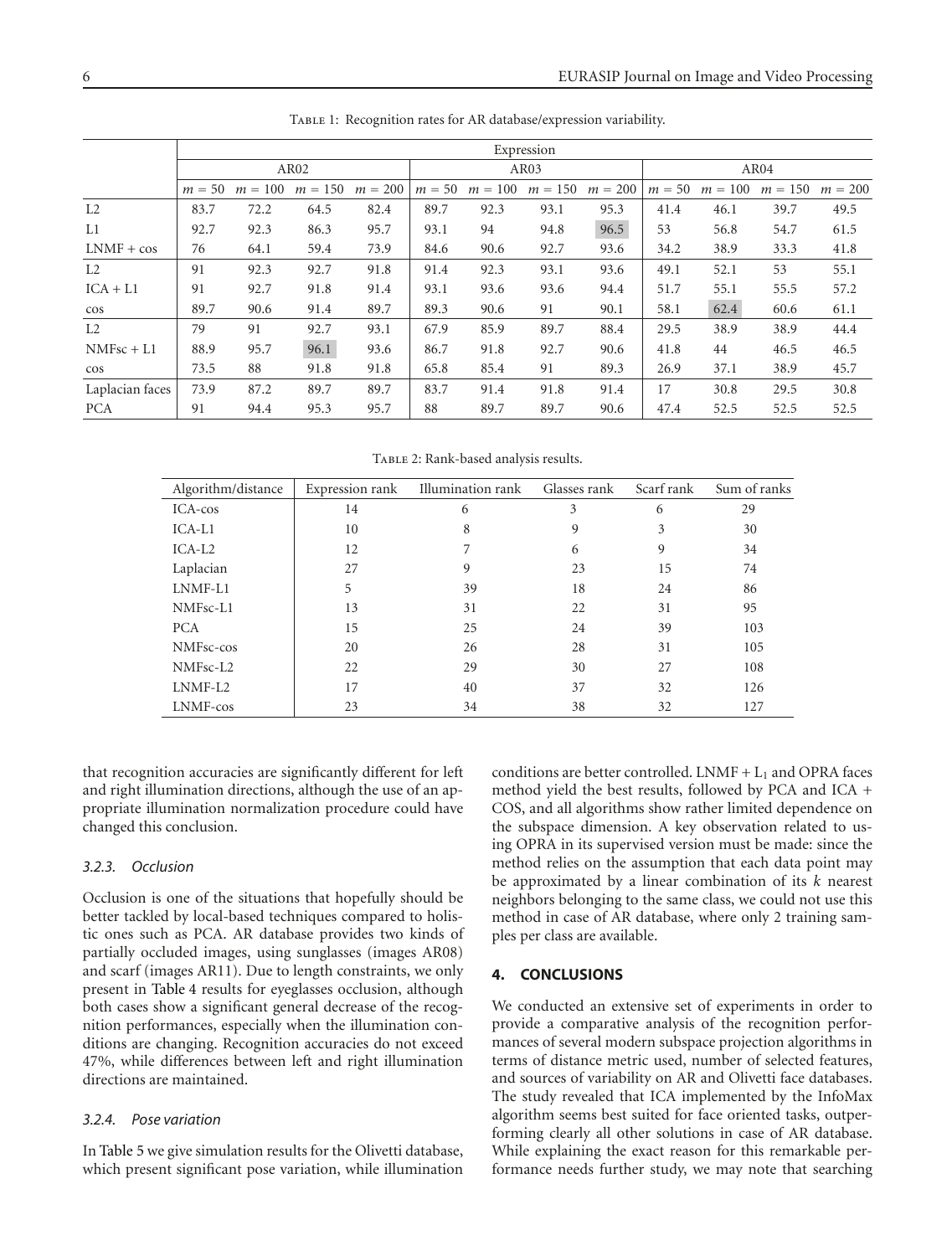|                 | Illumination |           |           |           |                  |      |                     |           |          |         |           |           |
|-----------------|--------------|-----------|-----------|-----------|------------------|------|---------------------|-----------|----------|---------|-----------|-----------|
|                 |              |           | AR05      |           | AR <sub>06</sub> |      |                     |           | AR07     |         |           |           |
|                 | $m = 50$     | $m = 100$ | $m = 150$ | $m = 200$ | $m = 50$         |      | $m = 100$ $m = 150$ | $m = 200$ | $m = 50$ | $m=100$ | $m = 150$ | $m = 200$ |
| L <sub>2</sub>  | 17           | 29.5      | 36.3      | 25.6      | 11.9             | 13.6 | 11.9                | 8.9       | 2.1      | 6.4     | 3.4       | 1.7       |
| L1              | 20           | 32.9      | 38.4      | 28.2      | 8.1              | 20   | 13.6                | 11.5      | 1.2      | 1.7     | 2.1       | 2.1       |
| $LNMF + cos$    | 46.5         | 48.3      | 53.8      | 57.2      | 30.7             | 23   | 20.9                | 10.2      | 17       | 15.3    | 14.5      | 17        |
| L2              | 95.3         | 97.4      | 97.4      | 98.3      | 89.3             | 92.7 | 93.6                | 93.1      | 73.9     | 79.5    | 80.3      | 79.9      |
| $ICA + L1$      | 95.3         | 97        | 97.8      | 97.4      | 90.6             | 92.3 | 94.8                | 92.7      | 75.6     | 79      | 79.5      | 79        |
| $\cos$          | 95.7         | 97.4      | 97.4      | 97        | 94               | 97.4 | 97.8                | 97.4      | 88.4     | 89.3    | 89.3      | 88.9      |
| L2              | 44           | 56        | 76        | 71.3      | 9.8              | 22.6 | 22.2                | 34.2      | 11.1     | 15.3    | 23.5      | 27.3      |
| $NMFsc + L1$    | 43.1         | 53        | 73        | 76        | 9.4              | 26.5 | 17.9                | 32        | 5.1      | 10.6    | 19.6      | 20.9      |
| $\cos$          | 55.1         | 61.9      | 77.3      | 73.9      | 11.9             | 27.7 | 25.6                | 36.7      | 22.6     | 24.3    | 34.6      | 37.6      |
| Laplacian faces | 79.5         | 91.5      | 94.4      | 95.3      | 72.6             | 93.2 | 93.1                | 92.7      | 56.8     | 87.2    | 91.4      | 89.7      |
| <b>PCA</b>      | 73.5         | 77.3      | 80.7      | 81.2      | 16.2             | 20.9 | 21.3                | 21.3      | 58.9     | 67      | 70        | 71.3      |

<span id="page-6-0"></span>Table 3: Recognition rates for AR database/illumination variability.

<span id="page-6-1"></span>Table 4: Recognition rates for AR database/occlusion (sunglasses).

|                 | Occlusion sunglasses |           |           |           |          |         |           |           |          |           |           |           |
|-----------------|----------------------|-----------|-----------|-----------|----------|---------|-----------|-----------|----------|-----------|-----------|-----------|
|                 |                      |           | AR08      |           | AR09     |         |           |           | AR10     |           |           |           |
|                 | $m = 50$             | $m = 100$ | $m = 150$ | $m = 200$ | $m = 50$ | $m=100$ | $m = 150$ | $m = 200$ | $m = 50$ | $m = 100$ | $m = 150$ | $m = 200$ |
| L <sub>2</sub>  | 7.7                  | 6.8       | 5.5       | 7.2       | 5.1      | 5.5     | 3.4       | 3.8       | 5.1      | 2.5       | 3.8       | 3.8       |
| L1              | 22.2                 | 20.5      | 17        | 28.6      | 10.6     | 14.1    | 12.8      | 14.1      | 9        | 6.4       | 5.1       | 7.7       |
| $LNMF + cos$    | 8.1                  | 6         | 2.5       | 6.8       | 4.2      | 4.7     | 3         | 3.8       | 4.7      | 2.1       | 2.1       | 3         |
| L <sub>2</sub>  | 28.2                 | 34.6      | 34.6      | 35.9      | 26       | 27.7    | 29        | 29.5      | 26       | 29        | 29.5      | 30.3      |
| $ICA + L1$      | 26.9                 | 29.5      | 30.7      | 32.9      | 27.3     | 25.2    | 26        | 28.6      | 26.5     | 25.6      | 27.3      | 27.3      |
| $\cos$          | 39.3                 | 43.6      | 45.3      | 47.4      | 36.3     | 38.9    | 40.6      | 40.6      | 31.6     | 36.7      | 36.7      | 38        |
| L2              | 10.2                 | 9.8       | 11.5      | 17        | 5.5      | 8.1     | 7.7       | 11.5      | 6.4      | 6.8       | 8.1       | 8.5       |
| $NMFsc + L1$    | 18.3                 | 14.5      | 15.3      | 23.9      | 9.4      | 9.4     | 8.1       | 11.1      | 5.5      | 6.4       | 7.7       | 9.4       |
| $\cos$          | 9.8                  | 9.4       | 9.8       | 18.3      | 4.2      | 7.2     | 7.2       | 11.1      | 5.1      | 6         | 6.4       | 7.7       |
| Laplacian faces | 8.9                  | 15        | 17.9      | 18.3      | 4.7      | 6.8     | 11.5      | 12.4      | 4.7      | 8.9       | 8.9       | 9.4       |
| <b>PCA</b>      | 8.5                  | 8.5       | 10.2      | 11.1      | 11.5     | 12.4    | 13.2      | 13.2      | 8.9      | 9.8       | 9.4       | 9.8       |

Table 5: Recognition rates for Olivetti database.

<span id="page-6-2"></span>

|                   | $m = 50$ | $m = 100$ | $m = 150$ | $m = 200$ |
|-------------------|----------|-----------|-----------|-----------|
| L <sub>2</sub>    | 90.4     | 93.4      | 93.2      | 92.8      |
| L1                | 92.3     | 95.1      | 94.4      | 94.3      |
| $LMMF + cos$      | 89.1     | 92.9      | 91.7      | 91.1      |
| L2                | 92       | 92.7      | 92.4      | 93        |
| $ICA + L1$        | 92.3     | 93.3      | 92.8      | 93.7      |
| $\cos$            | 93.4     | 94.3      | 93.2      | 93.7      |
| L2                | 89       | 91        | 89.9      | 90        |
| $NMFsc + L1$      | 92       | 90.5      | 91.6      | 90.5      |
| $\cos$            | 91       | 92        | 90.8      | 92        |
| Laplacian faces   | 91.1     | 90.7      | 89.9      | 90.7      |
| <b>OPRA</b> faces | 94.2     | 94.9      | 95        | 92.8      |
| <b>PCA</b>        | 93.9     | 94.4      | 93.3      | 94.3      |

for most *informative features* (instead for most expressive ones, as in PCA, or most discriminant, as in LDA) has been previously proposed in the literature. Moreover, considering recognition performances reported in an independent study [\[26](#page-7-24)], we may conclude that ICA-InfoMax compares favorably with two leading computer vision techniques, namely Local Feature Analysis [\[27](#page-7-25)], and Bayesian PCA [\[28](#page-7-26)], where a similar experimental setup based on AR database was used.

Based on overall results it is worth noting that, except for expression recognition, manifold learning algorithms rank amongst the top performers. Moreover, PCA also compares favorably to most local representations (except for the occlusion tasks), confirming the conclusions from [\[29](#page-7-27)].

Some other conclusions agree with previously reported results, namely cosine and  $L_1$  metrics are almost always superior to  $L_2$ , and the dependence of the recognition rates on the projection subspace dimension is not always clear (although larger dimensions tend to be generally favored).

Some important aspects must be tackled if these approaches are to become important tools in face oriented applications. Reliable selection of significant basis vectors is still an open problem, if the number of training images per class is small. Basis vectors exhibiting invariance to common transformations such as translations and in-plane rotations